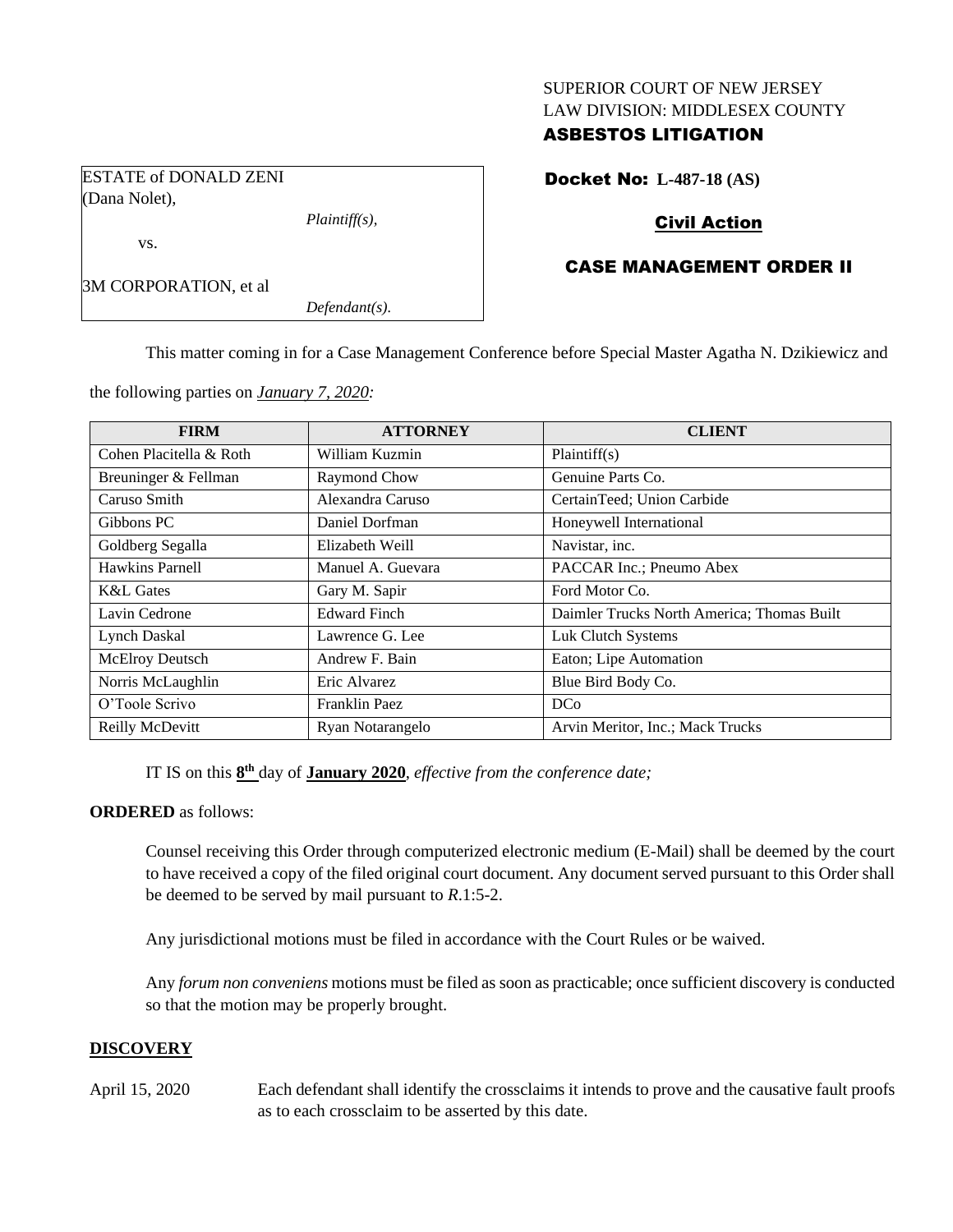- April 30, 2020 Fact discovery, including depositions, shall be completed by this date. Plaintiff's counsel shall contact the Special Master within one week of this deadline if all fact discovery is not completed.
- April 30, 2020 Depositions of corporate representatives shall be completed by this date.

### **EARLY SETTLEMENT**

August 14, 2020 Settlement demands shall be served on all counsel and the Special Master by this date.

#### **MEDICAL EXPERT REPORT**

June 15, 2020 Plaintiff shall serve medical expert reports by this date. June 15, 2020 Upon request by defense counsel, plaintiff is to arrange for the transfer of pathology specimens and x-rays, if any, by this date. September 30, 2020 Defendants shall identify its medical experts and serve medical reports, if any, by this date. In addition, defendants shall notify plaintiff's counsel (as well as all counsel of record) of a joinder in an expert medical defense by this date.

### **LIABILITY EXPERT REPORTS**

- June 15, 2020 Plaintiff shall identify its liability experts and serve liability expert reports by this date or waive any opportunity to rely on liability expert testimony.
- September 30, 2020 Defendants shall identify its liability experts and serve liability expert reports, if any, by this date or waive any opportunity to rely on liability expert testimony.

#### **SUMMARY JUDGMENT MOTION PRACTICE**

- June 26, 2020 Plaintiff's counsel shall advise, in writing, of intent not to oppose motions by this date.
- July 10, 2020 Summary judgment motions shall be filed no later than this date.
- August 7, 2020 Last return date for summary judgment motions.

#### **ECONOMIST EXPERT REPORTS**

June 15, 2020 Plaintiff shall identify its expert economists and serve expert economist report(s), if any, by this date or waive any opportunity to rely on economic expert testimony.

September 30, 2020 Defendants shall identify its expert economists and serve expert economist report(s), if any, by this date or waive any opportunity to rely on economic expert testimony.

#### **EXPERT DEPOSITIONS**

October 30, 2020 Expert depositions shall be completed by this date. To the extent that plaintiff and defendant generic experts have been deposed before, the parties seeking that deposition in this case must file an application before the Special Master and demonstrate the necessity for that deposition. To the extent possible, documents requested in a deposition notice directed to an expert shall

 $\_$  , and the set of the set of the set of the set of the set of the set of the set of the set of the set of the set of the set of the set of the set of the set of the set of the set of the set of the set of the set of th